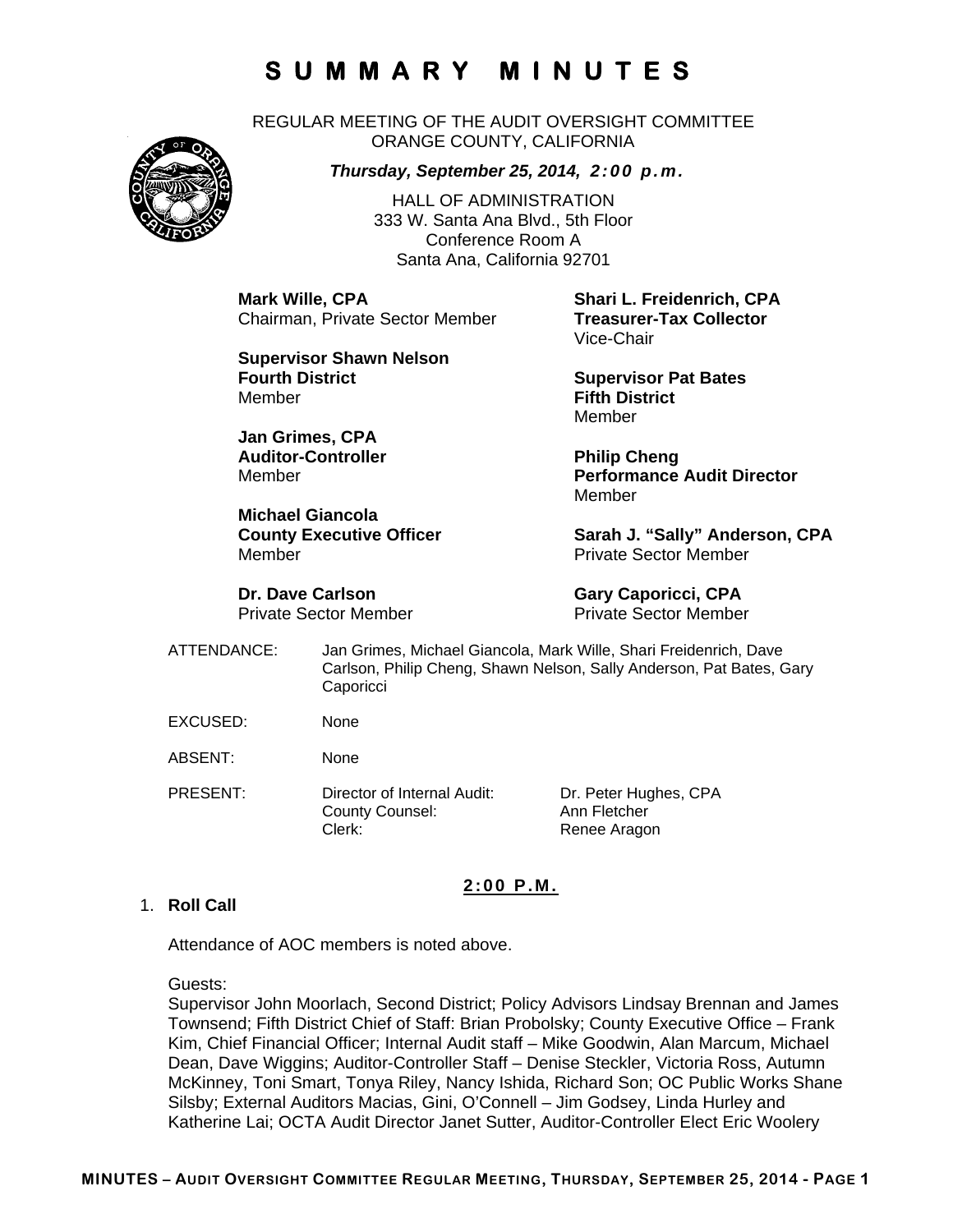- 2. **Approve Audit Oversight Committee regular meeting minutes of June 3, 2014.** Motion: Freidenrich, Second: Grimes, Anderson abstained, Giancola excused, Bates, excused. All others were in favor, none opposed. The item carried. **Approved as Recommended.**
- 3. **Receive Open Item of Audit Recommendations not Implemented from Second Follow-Up Internal Control Audit of OC Public Works Fee Generated Revenue (Audit No. 1022-F2) and Recommend Memo to Audit File**.

Moved: Freidenrich, Seconded: Giancola. All were in favor, none opposed. The item carried.

#### **Received as Recommended.**

Mike Goodwin, Senior Audit Manager, Internal Audit Department, explained the open item was being presented in compliance with AOC policy that any open item remaining after the second follow-up audit would be brought to the attention of the AOC. He stated the County policy requires that fee studies were to be done at least once a year or every three years but only if approved by the CEO.

Mr. Shane Silsby OC Public Works Director addressed the Committee. He stated he examined staff resources on how basic services were being provided and also how to reduce their dependency on the general fund. At the time he was appointed as Director staffing was down with 150 vacancies and some adjustments were made. His response to the open item was posed to the AOC. He wondered if it was best for his staff to conduct fee studies if there were no adjustments made. Mr. Silsby stated he directed his department to focus on cost recovery because the department was under recovering programs when he started. He said he recognized fully the policy requirements; however, allocating resources to studies when no adjustments will be approved by the Board was not efficient.

Ms. Anderson asked why the fees must be examined annually. She suggested staggering the time requirement to ease pressure. If it would be practical or realistic to change the examination period, it should be considered. Mr. Silsby agreed and stated he just learned that an exemption clause was available. He stated market studies were important to consider each year.

Dr. Carlson asked how many fees existed. Mr. Silsby reported approximately 200 development fee categories, 10 parking fees, 200 agricultural fee category fees, and more. He stated approximately 600 to 1000. Dr. Carlson asked how much was under recovered in a recent fiscal year. Mr. Silsby reported \$4.5 million in development fees alone.

Dr. Carlson asked if the policy was a requirement by statute or practice. Mr. Goodwin responded it was an Auditor-Controller County revenue policy. He stated it was written a long time ago and there were allowances for extensions or exemptions.

Ms. Grimes stated the problem wasn't the frequency of how the rates were calculated or updated. Processes exist to adjust or work with the departments over frequency. She stated the policy was based on a Board directive for full cost recovery. She stated at the heart of the challenge was that the County is an extreme economic environment where fee increases must be seriously discussed and debated to create an environment where the constituency and business partner can operate together.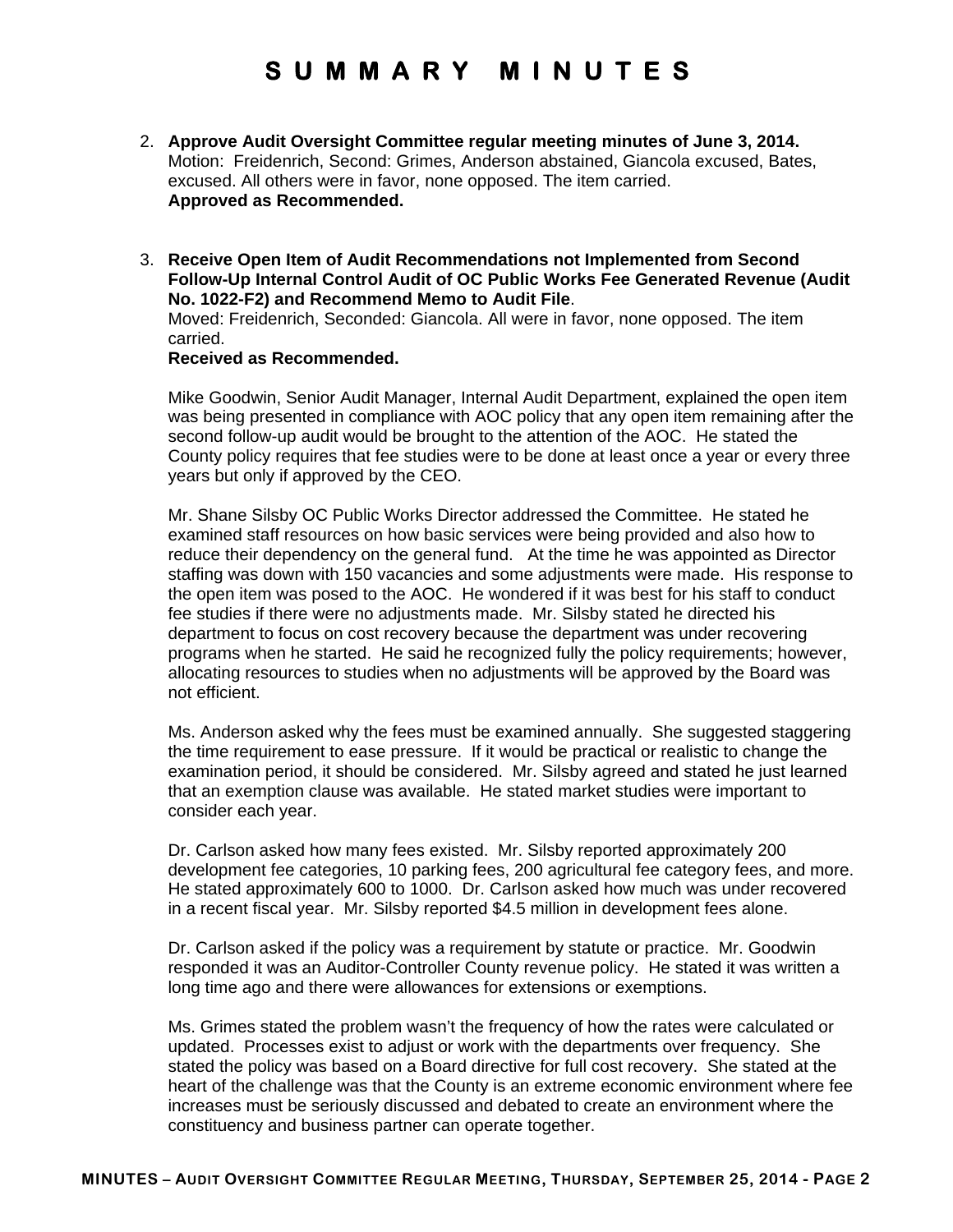She stated communication needed to be clearer between the departments requesting the fee adjustments and the Board that needs to approve the adjustments. She stated she is open to allowing the departments to comply with the accounting policy and allow the Board to end up with the result they feel appropriate.

Mr. Silsby agreed communication was important and wants to know how much the County wants to subsidize programs.

Guest Supervisor Moorlach stated the Committee should consider the history of the financial position of the County. After the bankruptcy certain fees were not adjusted by the Board. The Planning department was overcharging and reserves were building. There were changes made and then the recession hit and the fee adjustments no longer offset the expenses. He said the recent OC Animal Care situation is similar. How much should the County charge, how much does the owner pay and what should be subsidized? Supervisor Moorlach acknowledged that staff had conducted fee studies, but the Board voted down any adjustments. He expressed the need to find a balance. Supervisor Moorlach agreed with Ms. Anderson's suggestion to consider a triennial evaluation.

Ms. Grimes stated she didn't feel there was anything in the County policy was limiting and that the framework already existed. She stated certain departments hold different positions on the policy.

Ms. Freidenrich thanked Mr. Silsby for all his efforts in shaping and forming OC Public Works in the time he's been there. She suggested improved communication on the existing policy because departments have different issues. She also suggested a legal review of the policy to consider the three year evaluation be changed to up to five years.

Supervisor Bates expressed that the Board considers the service delivery level and communicating that to the residents. The services wanted would cost a certain amount. She suggested that departments be clearer in their presentations to the Board to address the cost for service levels in incremental components and why fees are increasing. The Board wants to find a balance in a political and policy arena concerning fee increases.

Mr. Giancola said the policy states that the CEO in consultation with the Auditor-Controller will establish the policy and frequency. He stated there were many methods to accomplish the needs of each department. When he was director of OC Waste & Recycling, they did ten year agreements with the base fee set on CPI. He suggested the departments consider the same approach to alleviate the need to return to the Board. Mr. Giancola stated they would discuss the issue with the new Board. He said his office would meet with departments and Auditor-Controller staff to evaluate and identify a process within the policy in approaching the Board.

Dr. Carlson asked if certain fees were at a material level of under recovering that correction should be considered. Mr. Silsby stated he examined the fees prior to the meeting and estimated approximately 75% or greater were 50% or below in under recovering cost. He stated the fees had not been adjusted for a length of time. He referenced the Planning Department and the Barrett lawsuit that it limited the County to two months of operating capital. Recessions or increases last longer than two months. Costs have gone up for the County and the market impacts add to that.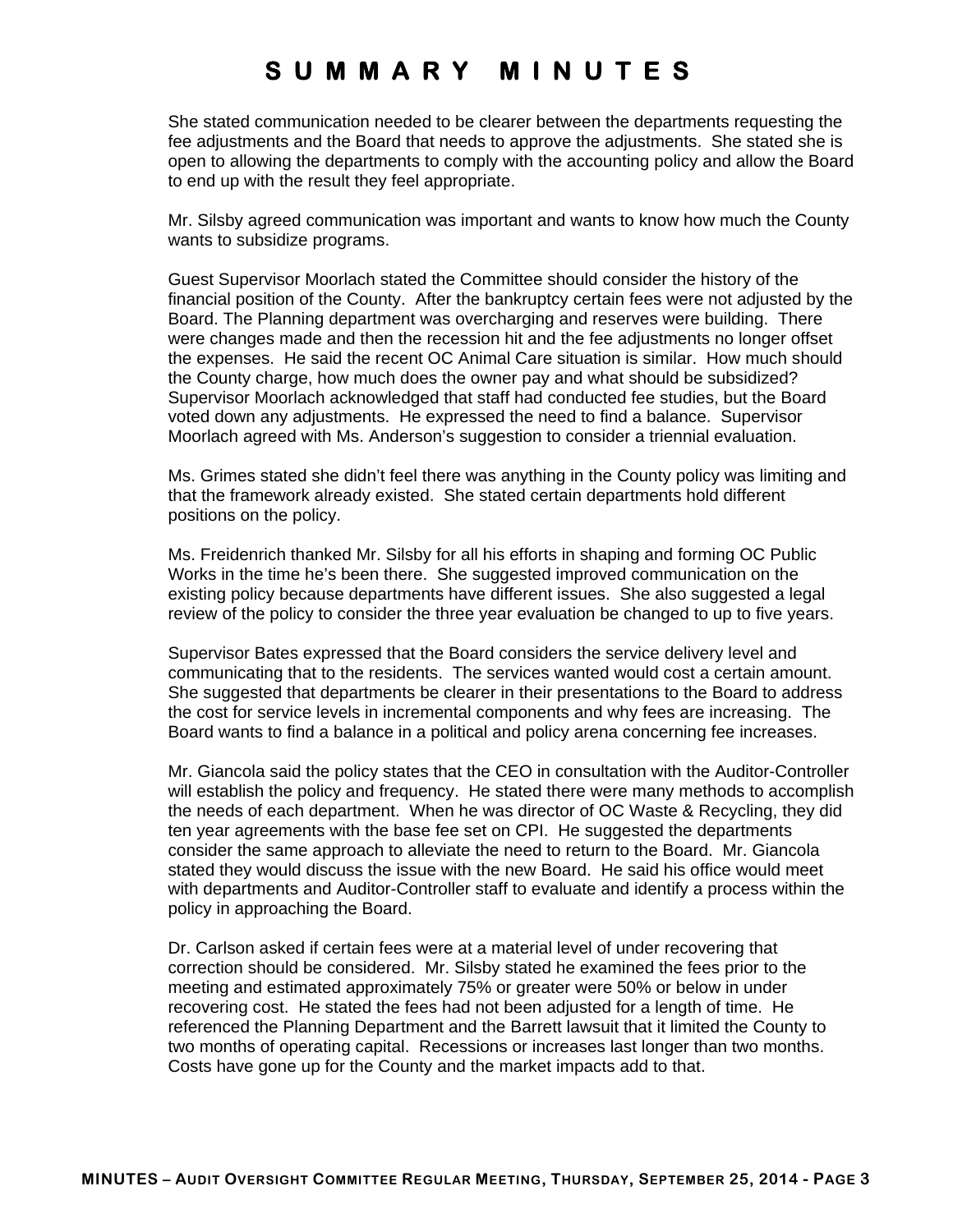Mr. Silsby also informed the AOC of a significant issue that is affecting OC Public Works related to unincorporated areas in the County. As unincorporated areas were reducing in square mile areas and cost to provide basic services for the remaining unincorporated areas increase. The smaller the unincorporated areas become the larger the costs to the County will rise.

Mr. Wille thanked Mr. Silsby for raising the issues to the AOC and suggested an update by the Auditor-Controller and CEO to the AOC in a future meeting.

4. **Receive the required communication from External Auditors including the Single Audit Report for year ended June 30, 2013.**

Moved: Carlson, Seconded: Anderson. All were in favor, none opposed. The item carried. **Received as Recommended.** 

Ms. Anderson introduced the external auditors from Macias, Gini and O'Connell. Ms. Katherine Lai presented the Single Audit Report for year ended June 30, 2013.

The audit was of approximately \$600 million of federal expenditures in the County for the reporting period. A risk assessment was performed based upon the professional standards. As a result of the risk assessment, 13 individual grants were identified that required to be tested. She discussed the four federal findings that pertained to three different programs. The compliance finding noted was related to sub-recipient monitoring by HCA. MGO did not issue an internal control finding over the compliance matter because the State had not provided proper guidance. Two findings were related to the Asset Forfeiture Grant in the Sheriff's department. The last finding was related the Justice Assistance Grant in the Sheriff's department. MGO also provided a brief summary of Uniform Guidance as requested from the last meeting.

Mr. Wille asked Dr. Hughes to consider following-up on the four findings identified and get back to the AOC if needed.

5. **Receive and file the Reconciliation of FY12-13 Governmental Activities Unrestricted Net Position (AOC Meeting June 3, 2013, Item 3)**. Motion: Caporicci, Second: Carlson. All were in favor, none opposed. The item carried. **Received and filed as Recommended.** 

Ms. Grimes provided the reconciliation as requested from the last meeting. Guest Supervisor Moorlach stated the prior external auditors missed the UNP by approximately \$160 million. He felt the clerical error was significant enough to restate the financials.

Ms. Hurley stated they were aware the GFOA found the error and there were discussions about what and how it happened. She stated MGO met with management and the reconciliation and analysis was added to the closing process for the future to ensure the error would not occur again. Supervisor Moorlach suggested that if an error occurs again it should be noted in the financial statements. Mr. Godsey stated when the error was discovered, they evaluated the standards and they were not "compelled"- by the standards to qualify their opinion. They agreed it was important and it was discussed. They concluded the standards did not compel them to qualify their opinion on the second year of the financial statements. Supervisor Moorlach asked if their work papers noted that they 1) spoke with management about the issue and 2) recommend to management the error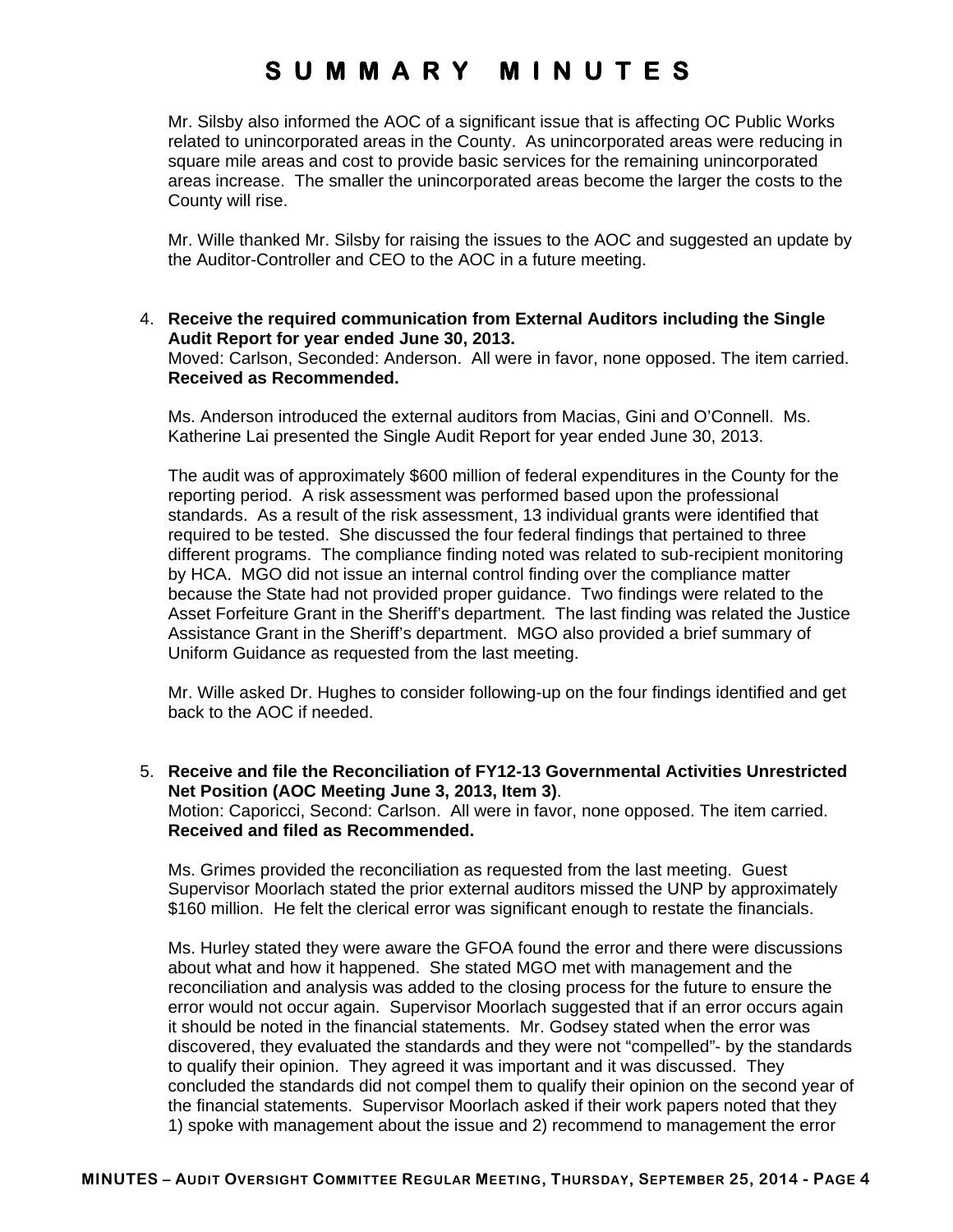should be noted and responded they did not want to make the disclosure. Ms. Hurley stated they did in fact have the discussion but that MGO did not recommend the error be disclosed.

Dr. Carlson requested further explanation of the error. Ms. Hurley explained that when the County examined their investment and capital assets, there was a capital asset balance. When the net investment and capitol assets were reported in the equity section, the balance should be reduced by any related debt that was outstanding. She stated the error was that a particular capital lease should have reduced the balance but it was added to the balance twice.

6. **Receive and file Orange County Employee Retirement System Communication and discuss and consider early implementation of new accounting standards GASB 67 & 68 and direct staff)**

Motion: Anderson, Second: Grimes. All were in favor, none opposed. The item carried. **Received and filed oral status report as recommended.** 

Mr. Wille stated the audit was already in process and it was reported there was no possibility for early implementation.

Mr. Eric Woolery, Auditor-Controller Elect, introduced himself to the Audit Oversight Committee. His current position was that of Deputy Director, Riverside County District Attorney's Office overseeing Accounting, Finance, HR, Facilities issues. He is the City of Orange Treasurer. Additionally, he served on the Orange County Board of Education at the time of the Orange County bankruptcy in 1995.

New AOC Member Gary Caporicci introduced himself. He serves as Chair of the California Committee of Municipal Accounting. He serves on the council of CalCPA and he has written the GASB 67, 68 and 71 auditing courses.

#### 7. **Approve the Revised Fiscal Year 2014-2015 Annual Audit Plan and Risk Assessment.**

Moved: Giancola, Second: Grimes. All were in favor, none opposed. The item carried. **Approved as recommended.** 

Supervisor Bates asked for clarification to the scope of the audit for the 700 hours allocated to OC Public Works/OC Flood. Dr. Peter Hughes explained he used professional judgment based on past audits and other variables to estimate the hours planned. If overruns occur or if the audits were completed ahead of schedule, the quarterly status report of audit activity would reflect any adjustments.

Dr. Hughes said a general description was provided related to the scope of the audit and objectives, under Internal Control Audits, on page 5. The intent was to validate, substantiate and confirm the adequacy of critical internal controls. Emphasis was focused on key controls to ensure the assets were safeguarded from loss, waste and abuse and to determine compliance with department and County policies. He stated efficiency and effectiveness was also evaluated throughout the process under the review.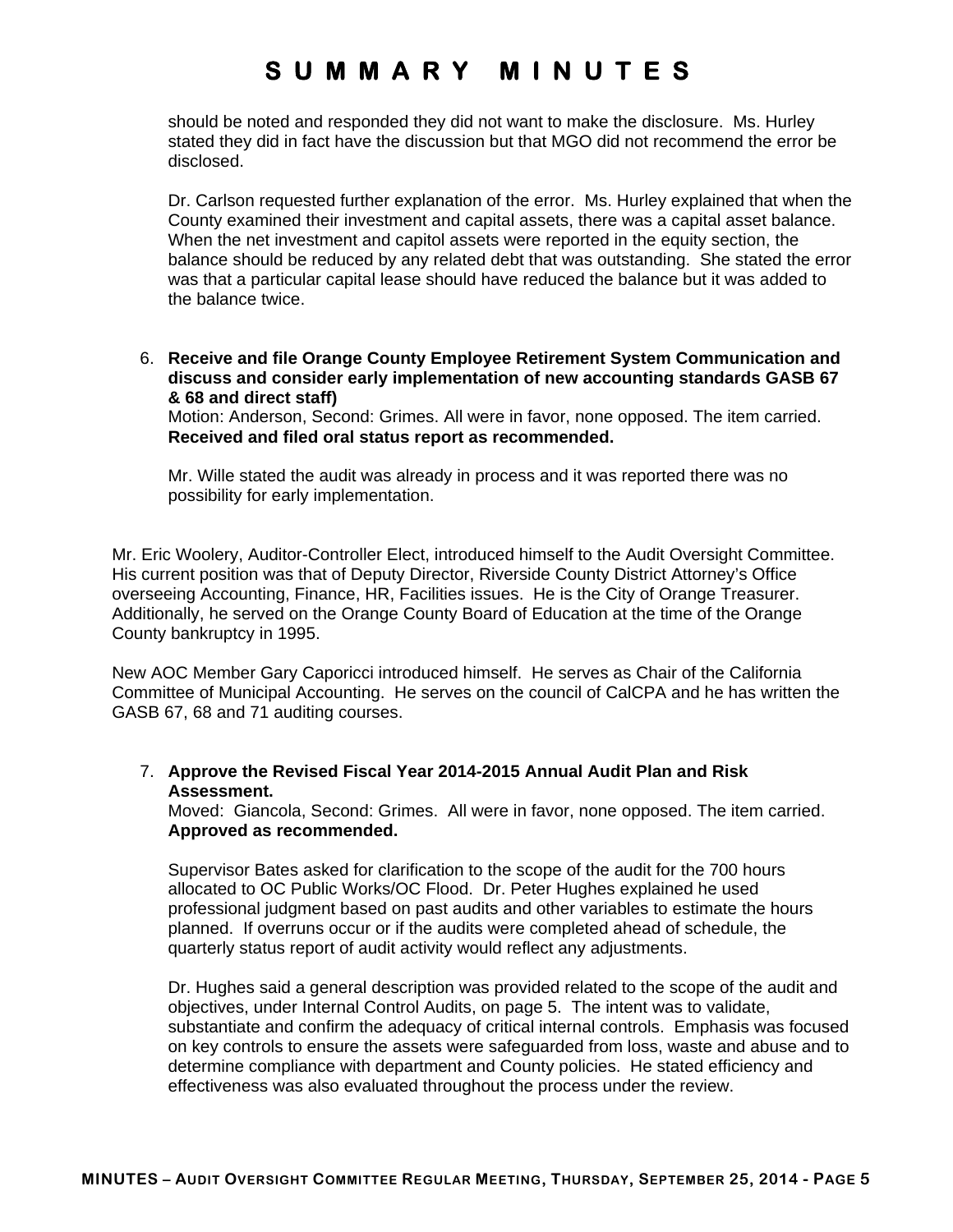Dr. Hughes said six fiduciary and special revenue audits were also planned this year to ensure revenues and expenditures were proper and in compliance with County and departmental procedures and laws. Dr. Hughes explained that a prior audit in the Clerk-Recorders' office identified accounting issues in special revenue funds that were missed. He said the County had approximately \$1.2 billion dollars in special or restricted revenues and spends upwards of \$500 million through those accounts each year. The department itself plans to examine the terms of restrictions and audit the funds to determine if the accounting and spending of those funds are in accordance with those restrictions.

Supervisor Bates thanked Dr. Hughes for the information and said she could meet with him to discuss further. Supervisor Bates requested that Dr. Hughes prepare information to present to her predecessor to help her understand the Internal Audit function, how it allocates audit resources and how and why the audit reports to the Board. Dr. Hughes agreed.

Discussion was held by members of the AOC over the number of auditors funded for IAD. Dr. Hughes stated that when he was originally hired as the director 15 years ago he was budgeted for 22 positions but due to budget cuts made by the County, he was now down to 15 positions. He reported that fewer auditors conduct few audits. He noted he has kept the AOC and the Board informed of these reductions over the years and their response has been to have IAD focus on the high risk audits first prior to planning audits on medium or low risk areas. Given his limited staffing, this means the medium to low risk areas historically have not been subject to audit. He noted that while this reduced coverage does present risks of missing issues in the unaudited areas, the risk has been weighted by the AOC and Board as a lower priority than the high risk areas identified and audited by IAD. Dr. Hughes said that the decision is a defensible one given the resource limitations and the fact that IAD has a very successful Control Self Assessment program that over the years has involved over a thousand County employees and almost every County department. He said all 11 auditors in the department are CPAs and that each has over 15 years of experience. Dr. Hughes noted that this level of expertise makes each of the CPA's very productive. Dr. Hughes was encouraged by members of the AOC to work through the budget process if additional staff were needed. Dr. Hughes was asked how many additional auditors he needed and he stated two for now. Mr. Giancola said it was difficult for general fund departments to find resources and might be difficult to get new positions added.

Dr. Hughes was asked why he audits leases. He stated revenue generating leases produce approximately \$150 million per year for the County. The County enters into leases with vendors and receives a gross off the top of revenues. Internal Audit works with three larger departments that accounts for most of the leases and audits to identify ambiguities and omissions in the contracts that may disadvantage the County. He stated focus on contract language was important.

Mr. Wille received a motion to approve as recommended items 8, 9 and 10. Motion: Caporicci, Second: Nelson. All were in favor, none opposed. The items carried.

8. **Approve OC Internal Audit Department FY13-14 4th Quarter Status Report for the period July 1, 2013 through June 30, 2014 and approve 4th Quarter Executive Summary of Audit Finding Summaries for the period July 1, 2013 through June 30, 2014**.

Motion: Caporicci, Second: Nelson. All were in favor, none opposed. The item carried. **Approved as recommended.**